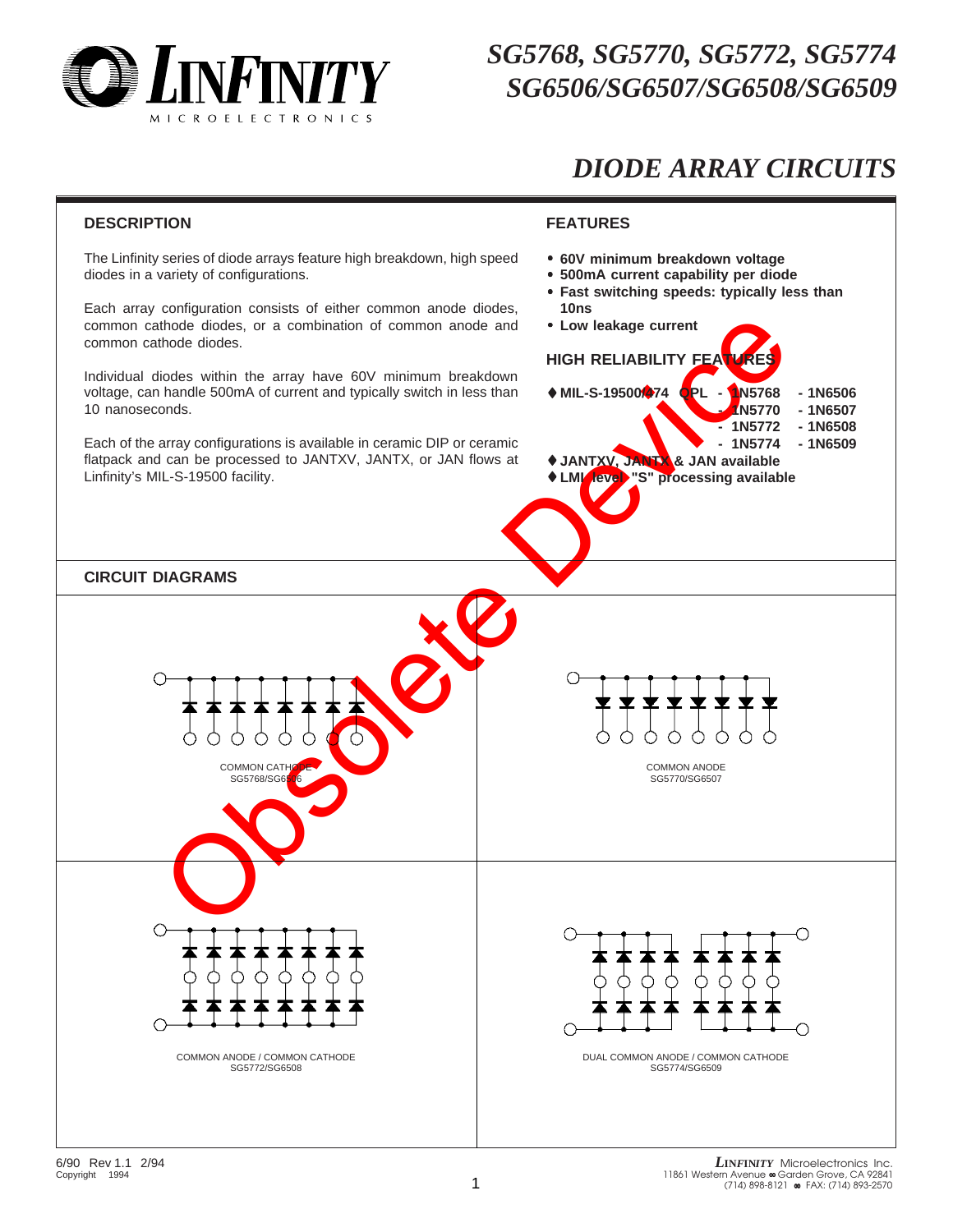| <b>ABSOLUTE MAXIMUM RATINGS</b> (Note 1 & 2)                                                                                                                                                                                                                        |                                                                                                     |                                                                                                                                                                                                                                                                                                                                                                                                                                    |      |               |           |              |
|---------------------------------------------------------------------------------------------------------------------------------------------------------------------------------------------------------------------------------------------------------------------|-----------------------------------------------------------------------------------------------------|------------------------------------------------------------------------------------------------------------------------------------------------------------------------------------------------------------------------------------------------------------------------------------------------------------------------------------------------------------------------------------------------------------------------------------|------|---------------|-----------|--------------|
| Output Current ( $I_o$ ), T <sub>c</sub> = 25°C                                                                                                                                                                                                                     |                                                                                                     | <b>Operating Junction Temperature</b><br>Storage Temperature Range  -65°C to 200°C                                                                                                                                                                                                                                                                                                                                                 |      |               |           |              |
| Note 1. Exceeding these ratings could cause damage to the device.<br>Note 2. Applicable for each diode.                                                                                                                                                             |                                                                                                     |                                                                                                                                                                                                                                                                                                                                                                                                                                    |      |               |           |              |
| <b>THERMAL DATA</b>                                                                                                                                                                                                                                                 |                                                                                                     |                                                                                                                                                                                                                                                                                                                                                                                                                                    |      |               |           |              |
| J Package:<br>Thermal Resistance-Junction to Ambient, $\theta_{1\text{A}}$ 80°C/W<br>F Package (10 Pin):<br>Thermal Resistance-Junction to Ambient, $\theta_{\mu}$ 145°C/W<br>F Package (14 Pin):<br>Thermal Resistance-Junction to Ambient, $\theta_{\mu}$ 140°C/W |                                                                                                     | Note A. Junction Temperature Calculation: $T_{J} = T_{A} + (P_{D} \times \theta_{JA})$ .<br>Note B. The above numbers for $\theta_{\text{JC}}$ are maximums for the limiting<br>thermal resistance of the package in a standard mount-<br>ing configuration. The $\theta_{JA}$ numbers are meant to be<br>guidelines for the thermal performance of the device/pc-<br>board system. All of the above assume no ambient<br>airflow. |      |               |           |              |
| <b>RECOMMENDED OPERATING CONDITIONS</b> (Note 3)                                                                                                                                                                                                                    |                                                                                                     |                                                                                                                                                                                                                                                                                                                                                                                                                                    |      |               |           |              |
| <b>Operating Ambient Temperature Range</b><br>Note 3. Range over which the device is functional.                                                                                                                                                                    |                                                                                                     | Operating Ambient Temperature Range                                                                                                                                                                                                                                                                                                                                                                                                |      |               |           |              |
| <b>ELECTRICAL CHARACTERISTICS</b><br>are used which maintains junction and case temperatures equal to he ambient temperature.)                                                                                                                                      |                                                                                                     | (Unless otherwise specified, these specifications apply for the operating temperature of $T_A = 25^\circ \text{C}$ for each diode. Low duty cycle pulse testing techniques                                                                                                                                                                                                                                                         |      | SG5768/SG6506 |           |              |
| <b>Parameter</b>                                                                                                                                                                                                                                                    |                                                                                                     | <b>Test Conditions</b>                                                                                                                                                                                                                                                                                                                                                                                                             | Min. | Typ.          | Max.      | <b>Units</b> |
| Breakdown Voltage $(V_{_{RR}})$                                                                                                                                                                                                                                     | $I_R = 10 \mu A$                                                                                    |                                                                                                                                                                                                                                                                                                                                                                                                                                    | 60   |               |           | V            |
| Forward Voltage (V <sub>E</sub> )                                                                                                                                                                                                                                   | Duty Cycle $\leq 2\%$ , 300 µs pulse<br>$I_{E} = 100mA$                                             |                                                                                                                                                                                                                                                                                                                                                                                                                                    |      |               | 1.0       | V            |
|                                                                                                                                                                                                                                                                     | $I_{F} = 200 \text{ mA}$                                                                            |                                                                                                                                                                                                                                                                                                                                                                                                                                    |      |               | 1.1       | V            |
|                                                                                                                                                                                                                                                                     | $I_c = 500mA$                                                                                       |                                                                                                                                                                                                                                                                                                                                                                                                                                    |      |               | 1.5       | V            |
|                                                                                                                                                                                                                                                                     | $T_{\rm A} = 10 \text{mA}, T_{\rm A} = -55^{\circ} \text{C}$<br>$V_{\rm p} = 40V$                   |                                                                                                                                                                                                                                                                                                                                                                                                                                    |      |               | 1.0       | $\vee$       |
| Reverse Current (I <sub>D</sub> )                                                                                                                                                                                                                                   | $\overline{V}$ = 40V, $T_A$ = 150°C                                                                 |                                                                                                                                                                                                                                                                                                                                                                                                                                    |      |               | 100<br>50 | nA<br>μA     |
| Capacitance (C) (Note 4)                                                                                                                                                                                                                                            | $VR = 0V$ , f = 1MHz, Pin-to-pin                                                                    |                                                                                                                                                                                                                                                                                                                                                                                                                                    |      |               | 4         | pf           |
| Forward Recovery Time (t.)                                                                                                                                                                                                                                          |                                                                                                     |                                                                                                                                                                                                                                                                                                                                                                                                                                    |      |               |           |              |
| (Note 4)<br>Reverse Recovery Time (t)                                                                                                                                                                                                                               | $I_{F} = 500$ mA, t <sub>r</sub> $\leq 15$ ns, V <sub>fr</sub> = 1.8V, R <sub>s</sub> = 50 $\Omega$ |                                                                                                                                                                                                                                                                                                                                                                                                                                    |      |               | 40        | ns           |
| (Note 4)                                                                                                                                                                                                                                                            | $I_{F} = I_{R} = 200 \text{mA}, I_{r} = 20 \text{mA}, R_{r} = 100 \Omega$                           |                                                                                                                                                                                                                                                                                                                                                                                                                                    |      |               | 20        |              |

Note 4. The parameters, although guaranteed, are not 100% tested in production.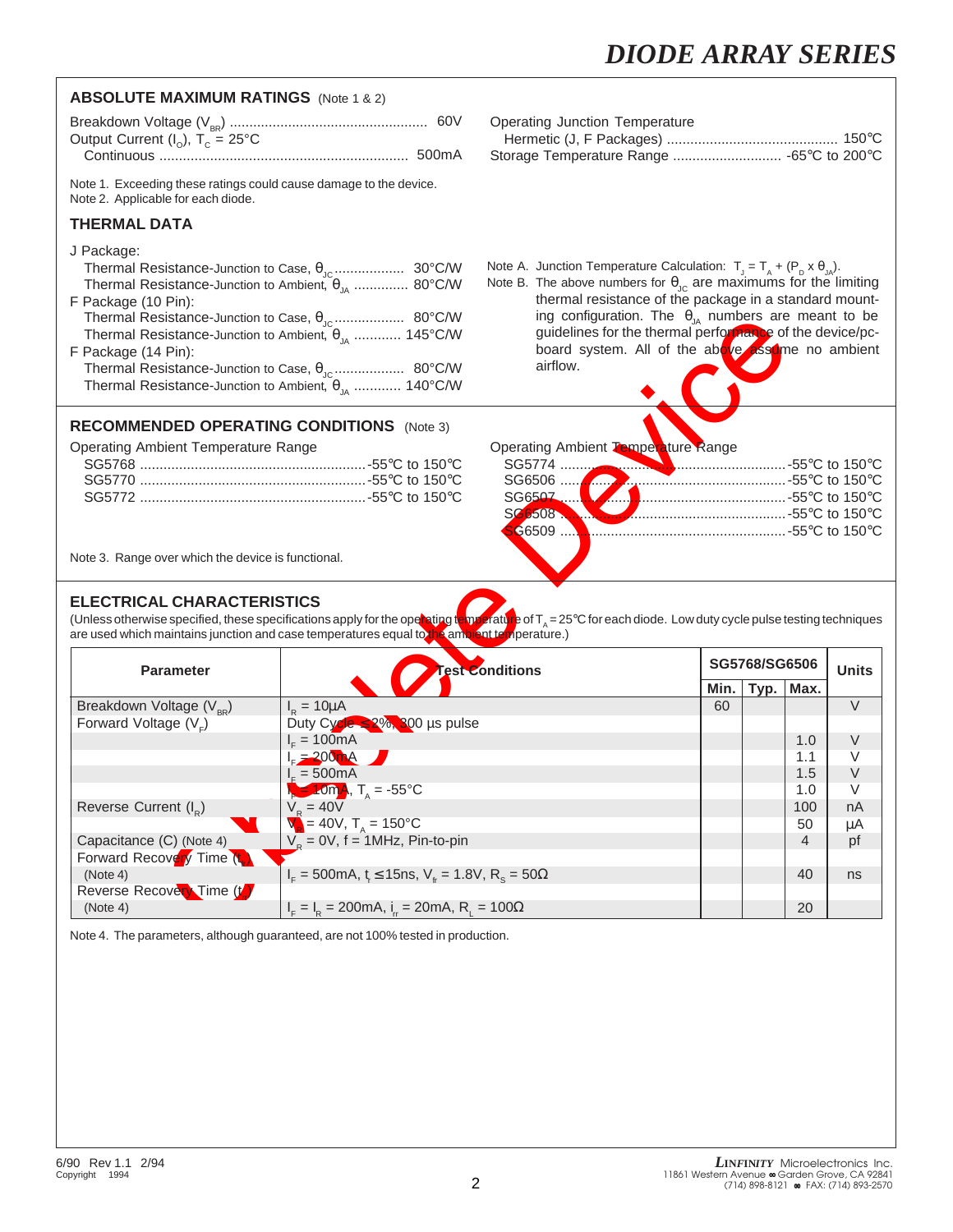#### **ELECTRICAL CHARACTERISTICS** (continued)

| <b>Parameter</b>                         | <b>Test Conditions</b>                                                                   |      | SG5770/SG6507 |      | <b>Units</b> |
|------------------------------------------|------------------------------------------------------------------------------------------|------|---------------|------|--------------|
|                                          |                                                                                          | Min. | Typ.          | Max. |              |
| Breakdown Voltage $(V_{_{PR}})$          | $I_R$ = 10µA, 100ms pulse, $\leq$ 20% Duty Cycle                                         | 60   |               |      | $\vee$       |
| Forward Voltage $(Ve)$                   | Duty Cycle $\leq$ 2%, 300 µs pulse                                                       |      |               |      |              |
|                                          | $I_c = 100mA$                                                                            |      |               | 1.0  | $\vee$       |
|                                          | $I_c = 200 \text{mA}$                                                                    |      |               | 1.1  | $\vee$       |
|                                          | $I = 500mA$                                                                              |      |               | 1.5  | $\vee$       |
|                                          | $I_{F} = 10 \text{mA}, T_{A} = -55^{\circ} \text{C}$                                     |      |               | 1.0  | $\vee$       |
| Reverse Current (I <sub>n</sub> )        | $V_{p} = 40V$                                                                            |      |               | 100  | nA           |
|                                          | $V_R = 40V$ , $T_A = 150^{\circ}C$                                                       |      |               | 50   | μA           |
| Capacitance (C) (Note 4)                 | $V_p = 0V$ , f = 1MHz, Pin-to-pin                                                        |      |               | 8    | pf           |
| Forward Recovery Time $(t_{\epsilon})$   |                                                                                          |      |               |      |              |
| (Note 4)                                 | $I_{\rm r}$ = 500mA, t $\leq$ 15ns, V <sub>tr</sub> = 1.8V, R <sub>s</sub> = 50 $\Omega$ |      |               | 40   | ns           |
| Reverse Recovery Time (t <sub>rr</sub> ) |                                                                                          |      |               |      |              |
| (Note 4)                                 | $I_{\rm c} = I_{\rm b} = 200$ mA, $i_{\rm c} = 20$ mA, R, = 100 $\Omega$                 |      |               | 20   | ns           |

|                                          | $\mathbb{R}$                                                                                          |      |                                |      |              |
|------------------------------------------|-------------------------------------------------------------------------------------------------------|------|--------------------------------|------|--------------|
| Forward Recovery Time (t <sub>tr</sub> ) |                                                                                                       |      |                                |      |              |
| (Note 4)                                 | $I_{\rm r}$ = 500mA, t <sub>r</sub> $\leq$ 15ns, V <sub>tr</sub> = 1.8V, R <sub>s</sub> = 50 $\Omega$ |      |                                | 40   | ns           |
| Reverse Recovery Time (t <sub>rr</sub> ) |                                                                                                       |      |                                |      |              |
| (Note 4)                                 | $I_{F} = I_{R} = 200 \text{mA}, I_{r} = 20 \text{mA}, R_{r} = 100 \Omega$                             |      | $\overline{7}$                 | 20   | ns           |
|                                          |                                                                                                       |      |                                |      |              |
| <b>Parameter</b>                         | <b>Test Conditions</b>                                                                                |      | SG5772/SG6508<br>SG5774/SG6509 |      | <b>Units</b> |
|                                          |                                                                                                       | Min. | Typ.                           | Max. |              |
| Breakdown Voltage (V <sub>BR</sub> )     | $I_{\rm B}$ = 10µA, 100ms pulse, $\leq$ 20% Duty Cycle                                                | 60   |                                |      | $\vee$       |
| Forward Voltage $(VE)$                   | Duty Cycle $\leq$ 2%, 300µs pulse<br>V J                                                              |      |                                |      |              |
|                                          | $I_c = 100mA$                                                                                         |      |                                | 1.0  | V            |
|                                          | $I_F = 200mA$                                                                                         |      |                                | 1.1  | V            |
|                                          | $E = 500 \text{mA}$                                                                                   |      |                                | 1.5  | $\vee$       |
|                                          | $I_F = 10 \text{mA}, T_A = -55^{\circ} \text{C}$                                                      |      |                                | 1.0  | V            |
| Reverse Current $(I_{R})$                | $V_{\rm R} = 40V$                                                                                     |      |                                | 100  | nA           |
|                                          | $V_R = 40V$ , $T_A = 150^{\circ}C$<br>T.                                                              |      |                                | 50   | μA           |
| Capacitance (C) (Note 4)                 | $V_p = 0V$ , f = 1MHz, Pin-to-pin                                                                     |      |                                | 8    | pf           |
| Forward Recovery Time $(t_{i})$          |                                                                                                       |      |                                |      |              |
| (Note 4)                                 | $I_{F} = 500 \text{mA}, t_{r} \le 15 \text{ns}, V_{tr} = 1.8 \overline{V}, R_{s} = 50 \Omega$         |      |                                | 40   | ns           |
| Reverse Recovery Time (t.)               | TY.                                                                                                   |      |                                |      |              |
| (Note 4)                                 |                                                                                                       |      | 7                              | 20   | ns           |
|                                          | $S^{\prime}$                                                                                          |      |                                |      |              |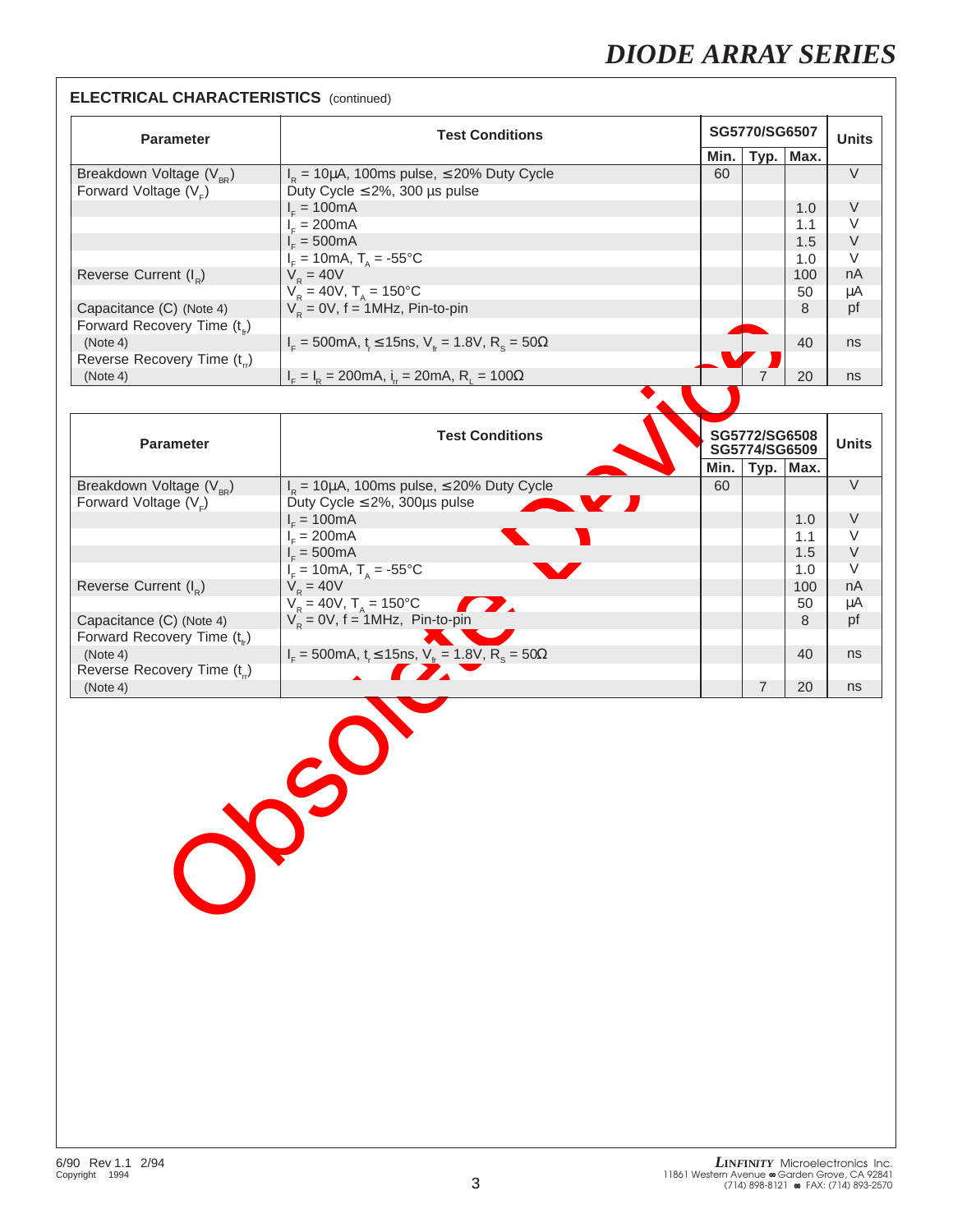

Note 1. Consult factory for other packages available.

2. All packages are viewed from the top.

3. Consult factory for JAN, JAN TX, and JAN TXV product availability.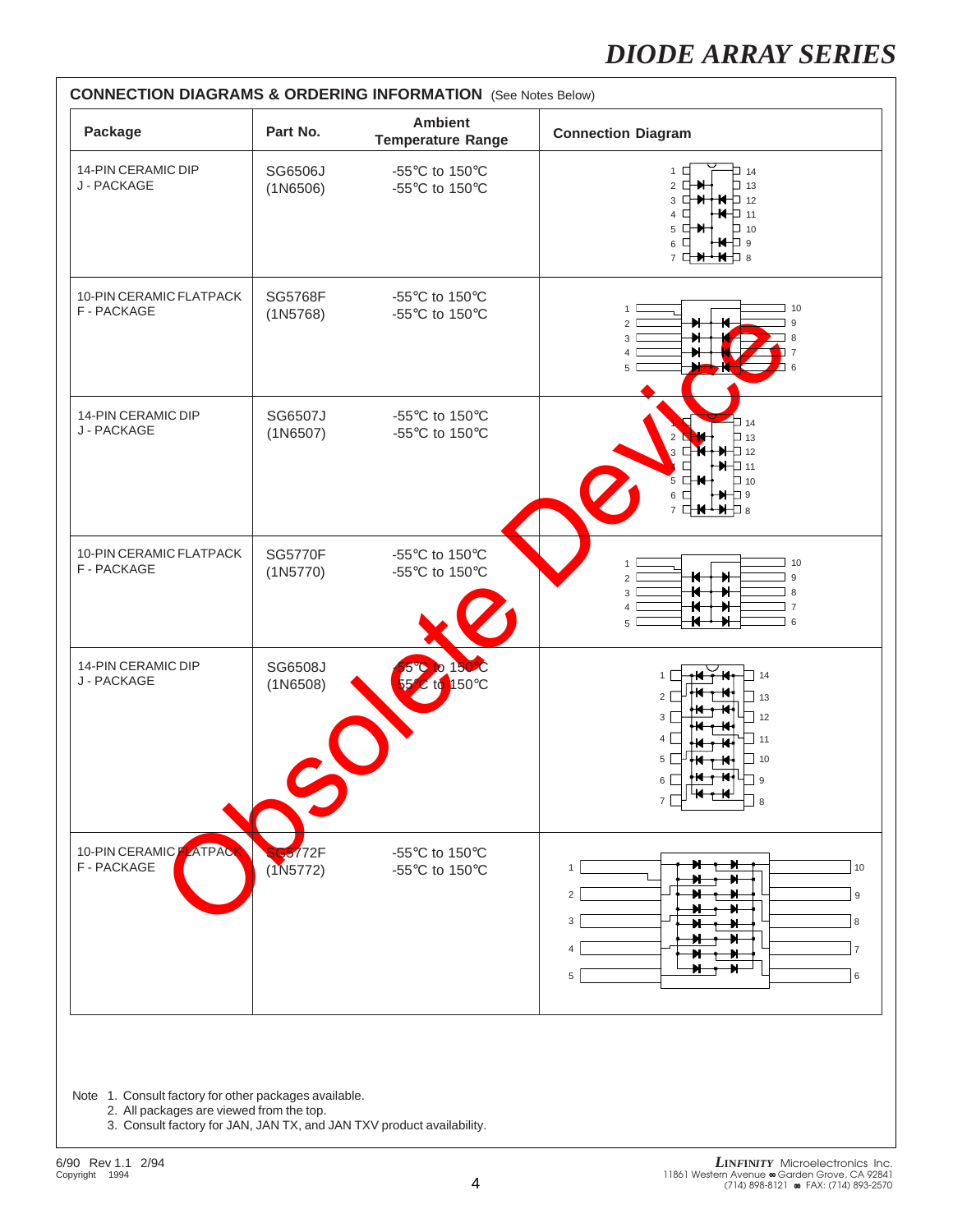| Package                                | Part No.            | <b>Ambient</b><br><b>Temperature Range</b>                                                                   | <b>Connection Diagram</b>                                                                                                                 |
|----------------------------------------|---------------------|--------------------------------------------------------------------------------------------------------------|-------------------------------------------------------------------------------------------------------------------------------------------|
| 14-PIN CERAMIC DIP<br>J - PACKAGE      | SG6509J<br>(1N6509) | -55 $\mathrm{^{\circ}C}$ to 150 $\mathrm{^{\circ}C}$<br>-55 $\mathrm{^{\circ}C}$ to 150 $\mathrm{^{\circ}C}$ | $\Box$ 14<br>$\mathbf{1}$<br>13<br>$\overline{2}$<br>12<br>3<br>11<br>10<br>5<br>6<br>9<br>$\overline{7}$<br>8                            |
| 14-PIN CERAMIC FLATPACK<br>F - PACKAGE | SG5774F<br>(1N5774) | -55 $\mathrm{^{\circ}C}$ to 150 $\mathrm{^{\circ}C}$<br>-55 $\mathrm{^{\circ}C}$ to 150 $\mathrm{^{\circ}C}$ | 1<br>14<br>$\overline{2}$<br>13<br>$\mathbf{3}$<br>12<br>11<br>$\overline{4}$<br>10<br>5 <sup>1</sup><br>$\boldsymbol{9}$<br>6<br>$\,8\,$ |
|                                        |                     |                                                                                                              |                                                                                                                                           |
|                                        |                     |                                                                                                              |                                                                                                                                           |
|                                        |                     |                                                                                                              |                                                                                                                                           |
|                                        |                     |                                                                                                              |                                                                                                                                           |
|                                        | $\infty$            |                                                                                                              |                                                                                                                                           |
|                                        |                     |                                                                                                              |                                                                                                                                           |